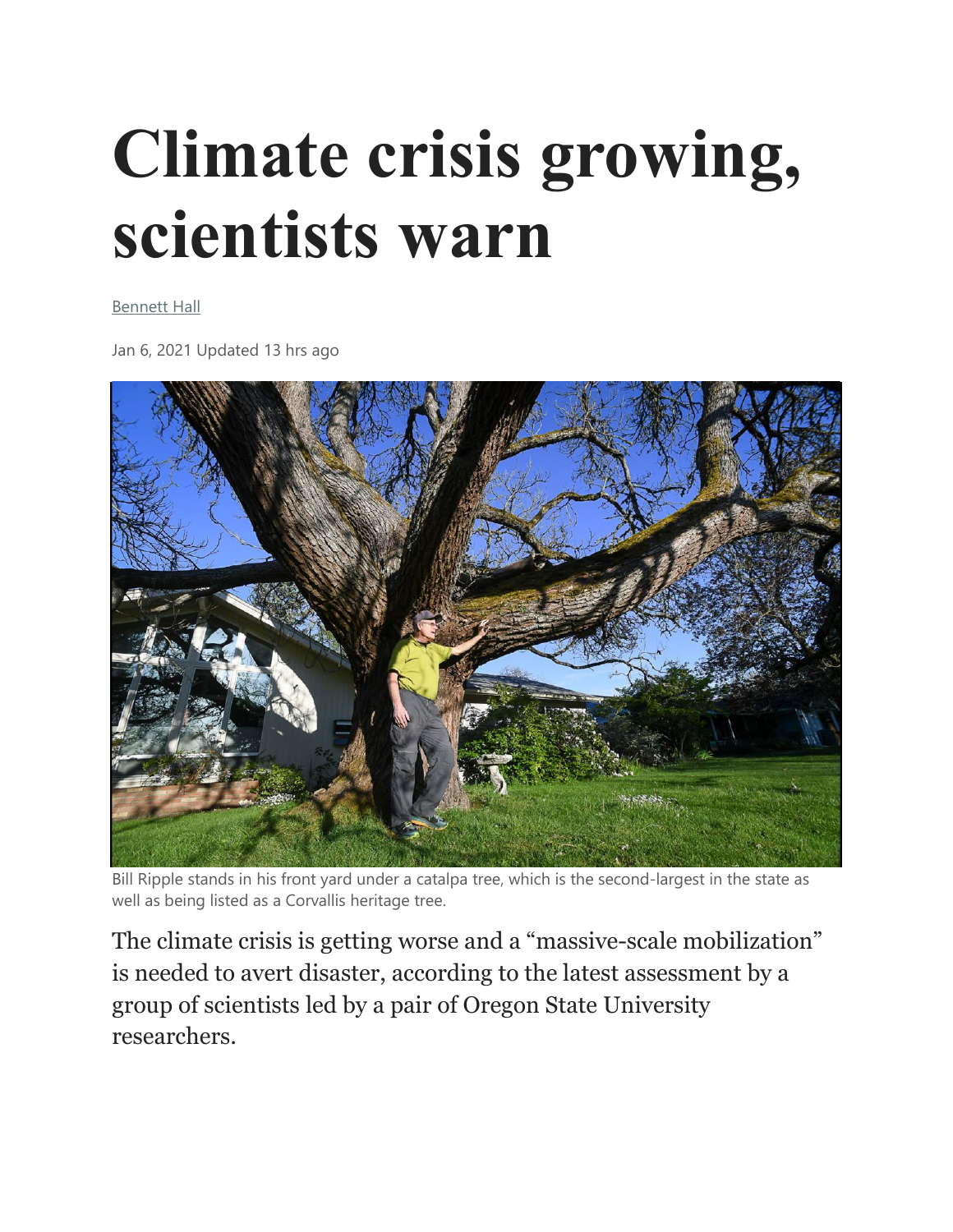In November 2019, OSU's William Ripple and Christopher Wolf, along with three co-authors, published a paper in the journal BioScience declaring a global climate emergency and calling for global action to address it. More than 11,000 scientists from around the world signed the paper to endorse its findings, a list that has since grown to nearly 14,000 names.

In a follow-up paper in today's edition of Scientific American, the OSU researchers and their collaborators argue that the situation has become even more dire over the past year and that "catastrophic climate change could render a significant portion of the Earth uninhabitable" unless urgent action is taken.

"I'm personally much more concerned now than I was a year ago," said Ripple, a distinguished professor of ecology in OSU's College of Forestry.

The latest paper notes that 2020 was one of the hottest years on record and cites severe weather events believed to be driven by climate change, including massive wildfires in the United States and Australia, a Siberian heat wave that saw temperatures in excess of 100 degrees Fahrenheit, a devastating Atlantic hurricane season and a record low measurement of arctic sea ice in October.

Some positive steps were made last year, the authors note, pointing out that the European Union is on track to become carbon-neutral by 2050 and that a few other governments and large corporations are pledging to hit similar target, but they add there is growing evidence that 2050 may be too late to halt global warming.

The authors call on all national governments to declare a global climate emergency and work to make progress in six key areas:

• Swiftly phase out fossil fuels.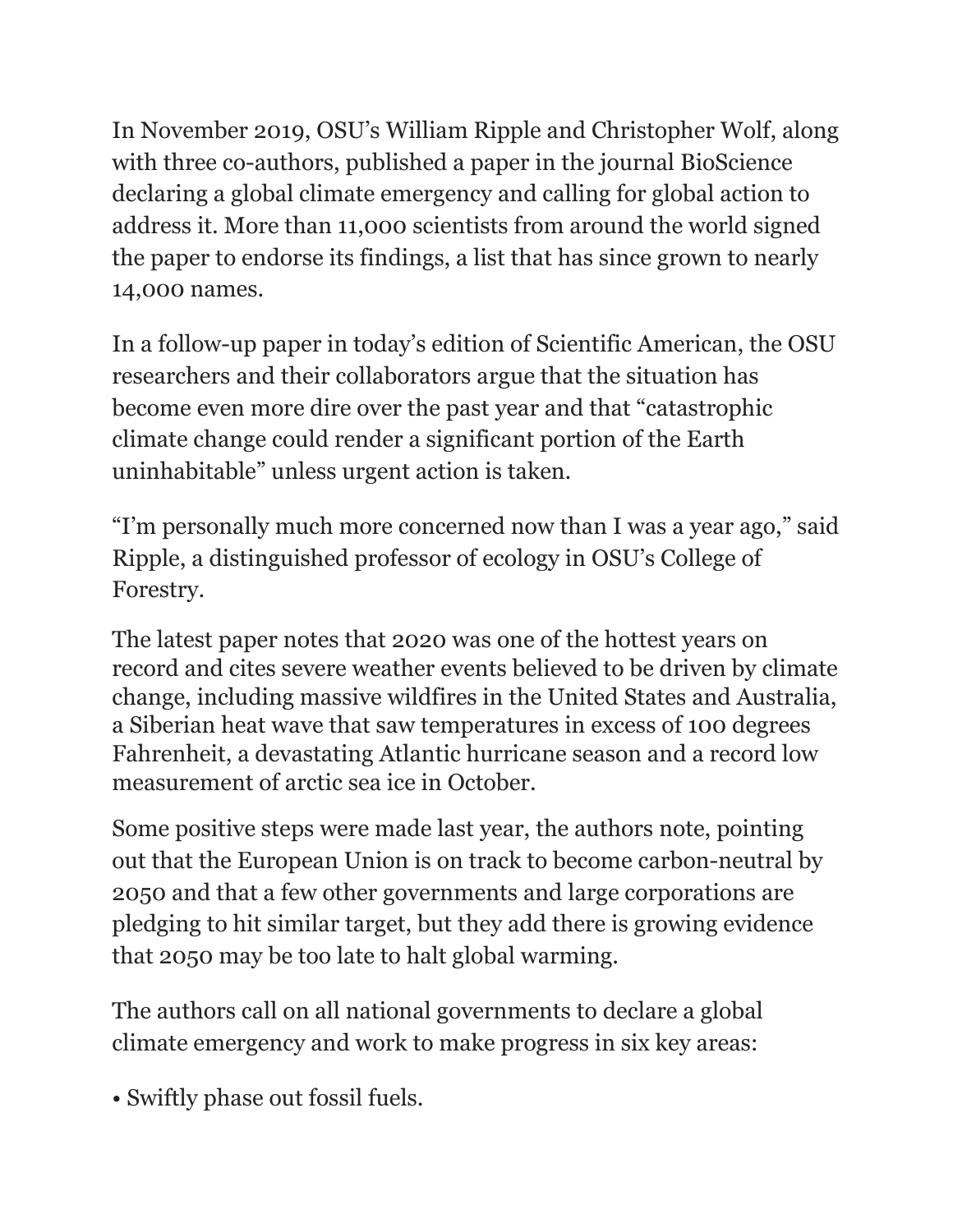• Rapidly cut emissions of short-lived climate pollutants such as methane, soot and hydrofluorocarbons.

• Preserve and restore forests, wetlands, grasslands and other ecosystems for carbon sequestration.

• Shift toward a more plant-based diet to free up resources and reduce greenhouse gas emissions associated with meat production.

• Transition to a carbon-free economy.

• First stabilize, then reduce the human population, which is currently growing by more than 200,000 per day.

Ripple said he sees "a glimmer of hope" in President-elect Joe Biden's pledge to reverse the Trump administration's policy of climate change denial and rejoin the Paris accord. He also thinks the growing number and severity of extreme weather events may be bringing the reality of the climate crisis home to everyday people.

"These kinds of things are getting people's attention and may turn the tide," he said.

"If the voters speak out loudly enough, at some point the policymakers will follow."

Academic researchers have been sounding the alarm on climate change for decades. In 1992, for instance, the Union of Concerned Scientists published a strident call to action in BioScience titled "Word Scientists' Warning to Humanity."

Ripple made headlines in 2017 as the lead author on a 25thanniversary update titled "World Scientists' Warning to Humanity: A